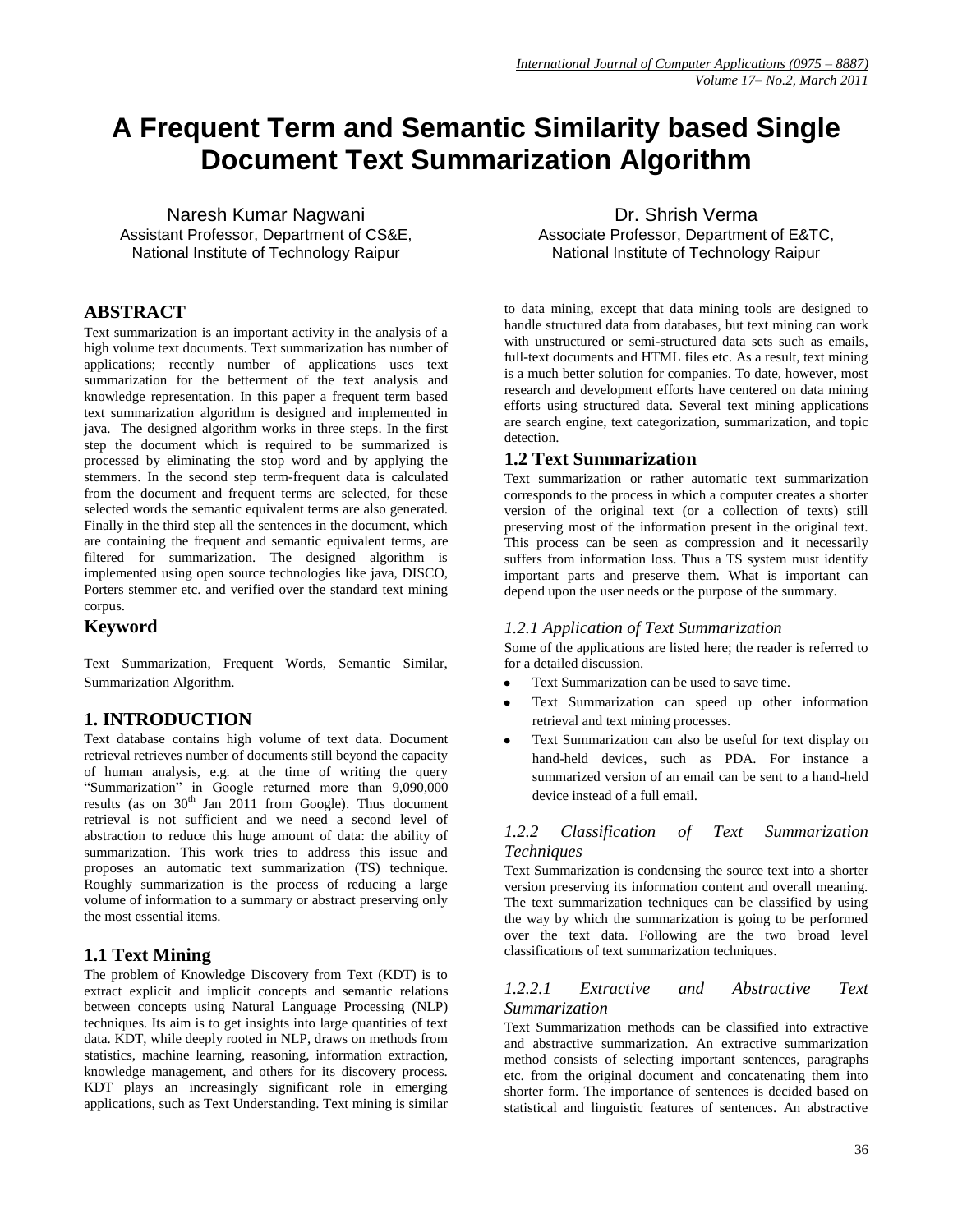summarization method consists of understanding the original text and re-telling it in fewer words. It uses linguistic methods to examine and interpret the text and then to find the new concepts and expressions to best describe it by generating a new shorter text that conveys the most important information from the original text document. [17]

### *1.2.2.2 Single Document and Multi Document Text Summarization*

Text summarization techniques can also be classified on the basis of volume of text documents available in the text database. If summarization is performed for a single text document then it is called as the single document text summarization. If the summary is to be created for multiple text documents then it is called as the multi document text summarization technique.

### **1.3 Semantic Similarity**

Semantic similarity is a concept whereby a set of documents or terms within term lists are assigned a metric based on the likeness of their meaning / semantic content. Various semantic similarity techniques are available which can be used for measuring the semantic similarity between text documents.

Some of the Semantic similarity methods are studied and summarized in the work done by Nagwani and Singh [11], here is the summary of a few methods. Semantic similarity methods are classified into four main categories.

- Edge Counting Methods Measure the similarity between two terms (concepts) as a function of the length of the path linking the terms and on the position of the terms in the taxonomy.
- Information Content Methods Measure the difference in information content of the two terms as a function of their probability of occurrence in a corpus.
- Feature based Methods Measure the similarity between two terms as a function of their properties (e.g., their definitions) or based on their relationships to other similar terms in the taxonomy
- Hybrid methods Combine the above three mentioned methods for calculating the semantic similarity.

In this work semantic similarity of frequent terms are also used to preserve the meaning of original text document in the summarized document. This paper is organized in five sections. Section two is about the relevant work done in the field. Section three is consisting of proposed methodology and section four discusses about the implementation and experiment carried over the proposed technique. Section five is the conclusion of the work done.

# **2. RELATED AND PREVIOUS WORK DONE**

This section is consisting of brief study of text summarization and related work done so far. A text summarization evaluation technique named AutoSummENG (AUTOmatic SUMMarization Evaluation using N-gram Graphs) is proposed by Giannakopoulos et al [3]; various methods for evaluation are also discussed for the proposed technique. A language- and domain-independent statistical-based method for singledocument extractive summarization is proposed by Ledeneva et al [20], to produce a text summary by extracting some sentences from the given text. The main problem for generating an extractive automatic text summary is to detect the most relevant information in the source document. An extractive text summarization algorithm is proposed by Amulfo et al [13], which use n-grams and maximal frequent word sequences as features in a vector space model.

A machine learning ranking algorithm is proposed by Amini et al [9] for single document summarization. The use of machine learning techniques for summarization allows one to adapt summaries to the user needs and to the corpus characteristics. A set of features is first used to produce a vector of scores for each sentence in a given document and a classifier is trained in order to make a global combination of these scores. The ranking algorithm also combines the scores of different features but its criterion tends to reduce the relative disordering of sentences within a document. A Two-step Sentence Extraction summarization system is designed and introduced by Jung et al [19]. The proposed system combines statistical methods and reduces noise data through two steps efficiently. Various text summarization extractive techniques has been presented and studied by Gupta and Lehal [17]. An algorithm for language independent generic extractive summarization for single document is proposed by Patel et al [1]. The algorithm is based on structural and statistical parameters. The proposed algorithm was performed over a single-document summarization for English, Hindi, Gujarati and Urdu documents.

A text summarization technique is proposed by Hashemi [12]. The proposed model consists of four stages. The preprocess stages convert the unstructured text into structured. In first stage, the system removes the stop words, pars the text and assigning the POS (tag) for each word in the text and store the result in a table. The second stage is to extract the important key-phrases in the text by implementing a new algorithm through ranking the candidate words. The system uses the extracted keywords/keyphrases to select the important sentence. Each sentence ranked depending on many features such as the existence of the keywords/key-phrase in it, the relation between the sentence and the title by using a similarity measurement and other many features. The Third stage of the proposed system is to extract the sentences with the highest rank. The Forth stage is the filtering stage, where the relevant sentences are filtered.

# **3. PROPOSED METHODOLOGY AND ALGORITHM**

The overall proposed algorithm is represented in fig. 1, where all the steps are depicted in sequential manners. The system is divided into three major parts, an input text document, a summarizer algorithm and a summarized text document as output. The summarizer algorithm is further divided into the three parts – the text pre-processing module, frequent terms generation module along with the semantically similar terms and sentence filtering module for summarization.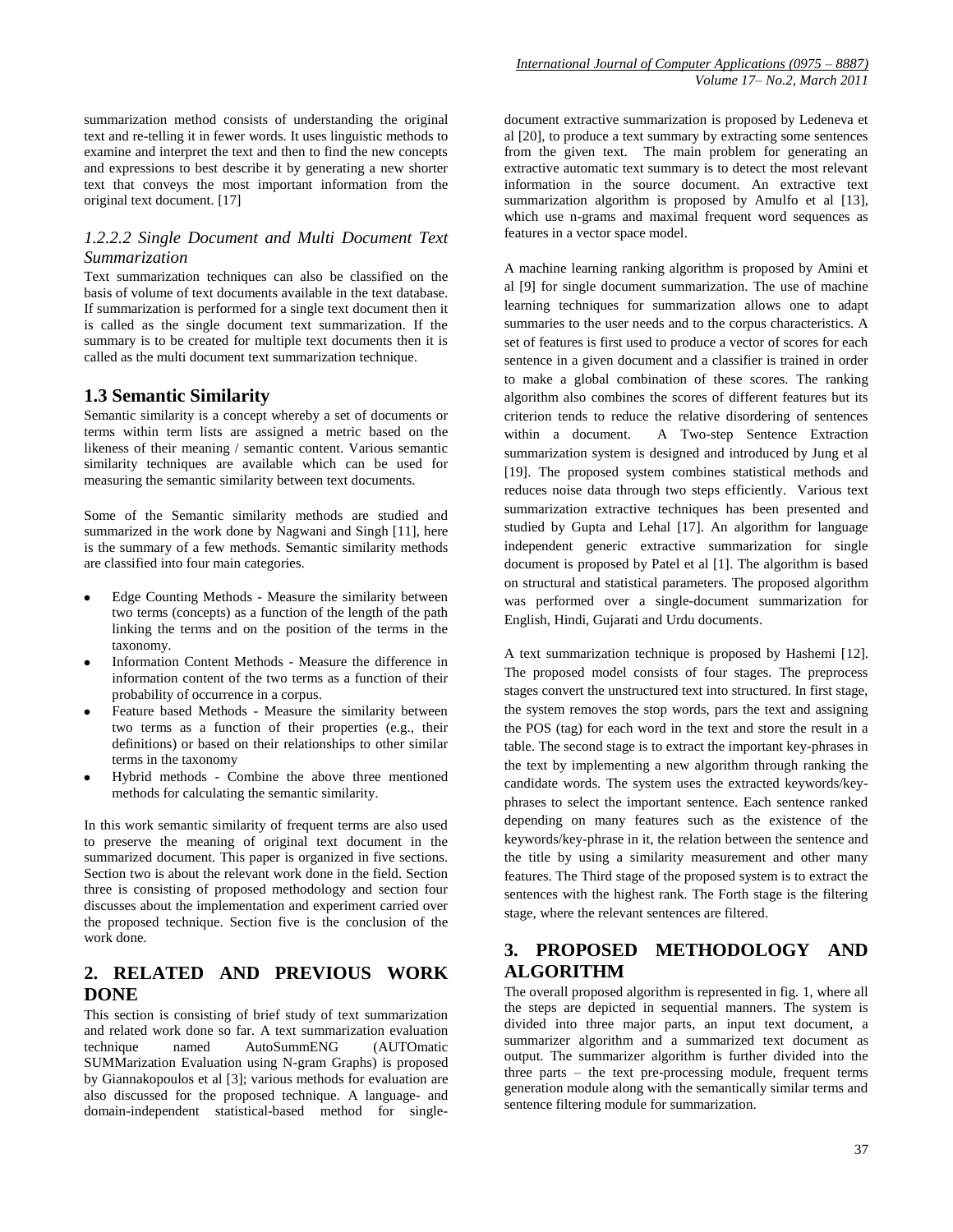

**Fig 1: Overall Methodology of Frequent-Terms and Semantic Similarity Based Summarization.**

The overall methodology of semantic similarity bases single document summarization can be expressed in terms of an algorithm. The algorithm takes two input parameters – the input text document and number of frequent terms. As the output it generates a summarized text document along with the two measures compression ratio and retention ratio, which are explained in the next section. The algorithm is consisting of six numbers of steps.

| <i>Algorithm:</i> Single Document Text Summarization Using         |
|--------------------------------------------------------------------|
| <b>Frequent Terms and Semantic Similarity</b>                      |
| <b>Input - II.</b> Text Data for which Summary is required.        |
| <b>I2.</b> N - for generating top N frequent Terms.                |
| <b><i>Output - O1.</i></b> Summary for the Original Text Data.     |
| 02. Compression Ratio.                                             |
| <b>03.</b> Retention Ratio.                                        |
| Steps:                                                             |
| <i>1.</i> Data Preprocessing                                       |
| <i>l.a</i> Retrieve data                                           |
| <i>1.b</i> Eliminate Stop Word                                     |
| 2. Generate Term-Frequency List                                    |
| 2.a Get the N frequent Terms                                       |
| 3. For all N-Frequent Terms                                        |
| $3.a$ Get the semantic similar words for the terms, add            |
| it to the frequent-terms-list                                      |
| 4. Generate Sentences from the Original Data                       |
| 5. If the sentence consists of term present in frequent-terms-list |
| then add the sentence to summary-sentence-list.                    |
| <b>6.</b> Calculate Compression Ratio and Retention Ratio.         |

# **4. IMPLEMENTATION & EXPERIMENT**

This section discusses about the implementation and experiments done for the proposed summarization technique. In section 4.1 data (text corpus) used for the technique is mentioned, section 4.2 discusses about the evaluation parameters of the summarization and section 4.3 discusses about the results observed and analysis of the result.

### **4.1 Data**

Project TIPSTER SUMMAC provides a corpus of 183 documents from the Computation and Language collection has been marked up in xml and made available as a general resource to the information retrieval, extraction, and summarization communities. The documents are scientific papers which appeared in Association for Computational Linguistics (ACL) sponsored conferences. The markup is based on automatic conversion from latex to xml, and as a result is fairly minimal. The markup includes tags covering core information such as title, author, date, etc., as well as basic structure such as abstract, body, sections, lists, etc. Figures, tables, equations, crossreferences and references were all replaced with placeholder tags. The corpus was prepared by The MITRE Corporation and the University of Edinburgh.

# **4.2 Result Evaluation Parameters**

There are two properties of the summary that must be measured while evaluating summaries and summarization systems - the Compression Ratio, i.e. how much shorter the summary is than the original, and the Retention Ratio, i.e. how much of the central information is retained. Retention Ratio is also sometimes referred to as Omission Ratio. The compression ratio and retention ratio can be calculated using equation A and B.

Compression Ratio:  $CR = (length S) / (length T)$  (A)

Retention Ratio:  $RR = (info in S) / (info in T)$  (B)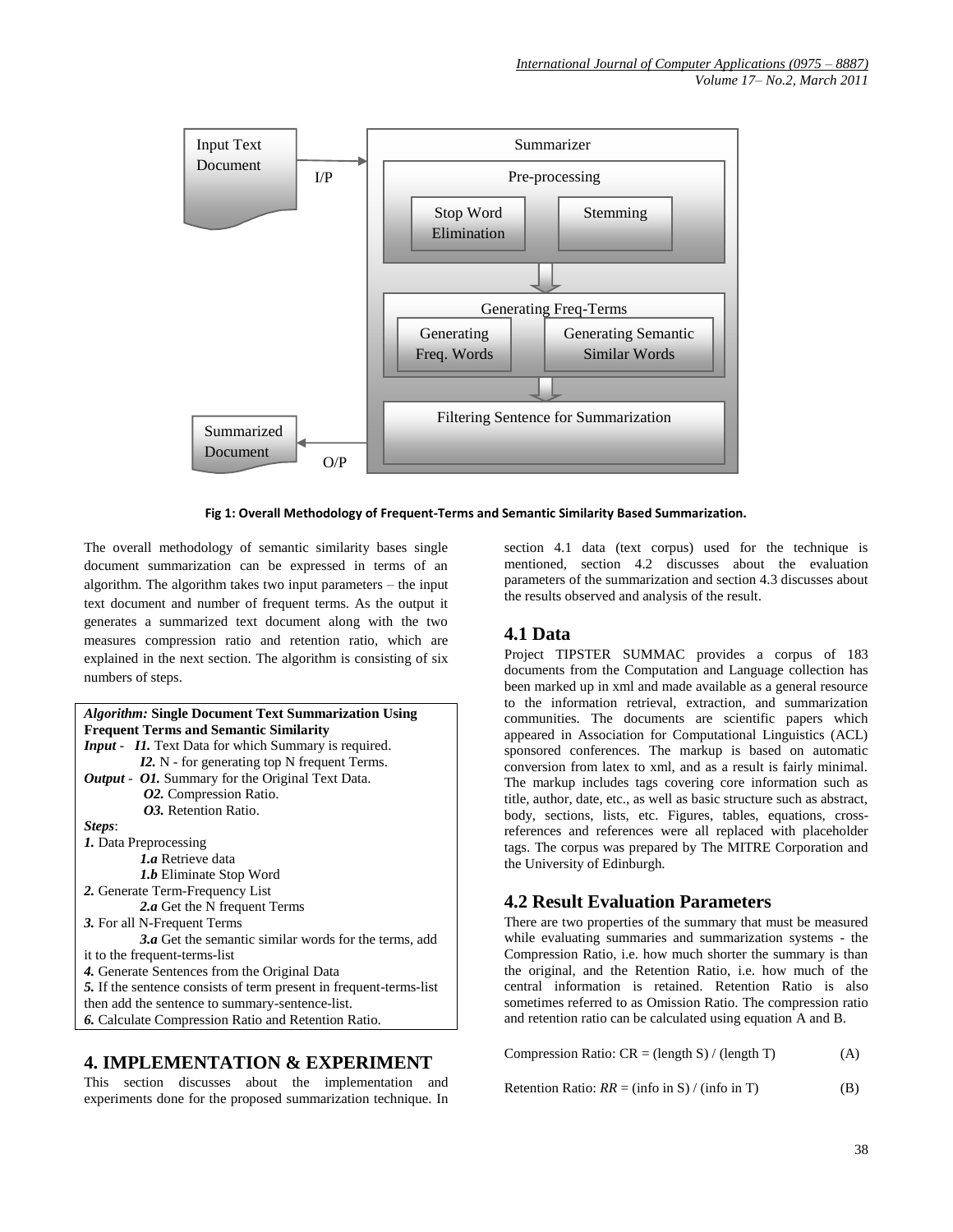#### **4.3 Experiments and Result Evaluation**

The implementation is done using three popular open source programming API's:

- DISCO API The open source java based API (Application Programming Interface) called DISCO (extracting DIstributionally related words using CO-occurrences) [2] is used for measuring the semantic similarity of frequent terms. The British National Corpus (BNC) dictionary is used for this purpose in DISCO java API. The size of the dictionary is around 1.6 GB.
- Weka Weka [18] provides the java API for data mining operations. It was designed by WaikatoUniversity. Weka is a collection of machine learning algorithms for data mining tasks.
- Java Java [6] is used the programming language for the implementation work for the proposed algorithm. Java is a general-purpose, concurrent, class-based, object-oriented language that is specifically designed to have as few



#### **Fig 2: Compression Ratio for Different Number of Frequent Terms.**

It is observed from fig. 2 that compression ratio increases as the number of frequent terms increases for sentence filtration. This is because the length of summary document increases if number of frequent terms for filtration increases. In the similar manners as compression ratio increase due to change in summary document length increase, it also increases the retention ratio of the summarized document. At initial levels change in compression ratio slightly increases the retention ratio but at the later phases retention ratio grows mostly in a linear form with the compression ratio.

implementation dependencies as possible. It is intended to let application developers "write once, run anywhere".

Table-1 shows the average compression ratio and average retention ratio for different number of frequent terms chosen. The relationship between the frequent terms and compression ration can be represented using the graph shown in fig. 2 and the relationship between the compression ratio and retention ratio is shown with the help of graph shown in fig. 3.

**Table 1. Average Text Compression Ratio and Retention Ratio for Different Frequent Number of Terms.**

| Number of<br>Terms   |    |      |      |      |      | 10 |      | 25   |
|----------------------|----|------|------|------|------|----|------|------|
| Compression<br>Ratio | 21 | 37   | 52   | 67   | 79   | 85 | 91   | 93.8 |
| Retention<br>Ratio   | 41 | 45.7 | 57.2 | 64.3 | 87.5 | 91 | 93.5 | 95   |



#### **Fig 3: Compression Ratio Vs Retention Ratio for the summarization algorithm.**

#### **5. CONCLUSION AND FUTURE SCOPE**

In this paper a single document frequent terms based text summarization algorithm is introduced. Semantic similarity is also used in the algorithm. The proposed algorithm is implemented using open source technologies and is verified over the standard text mining corpus. The discovered results are interesting and meaning of the summarized document is also preserved. The future direction for the proposed work is to apply the similar concept in multi text document summarization.